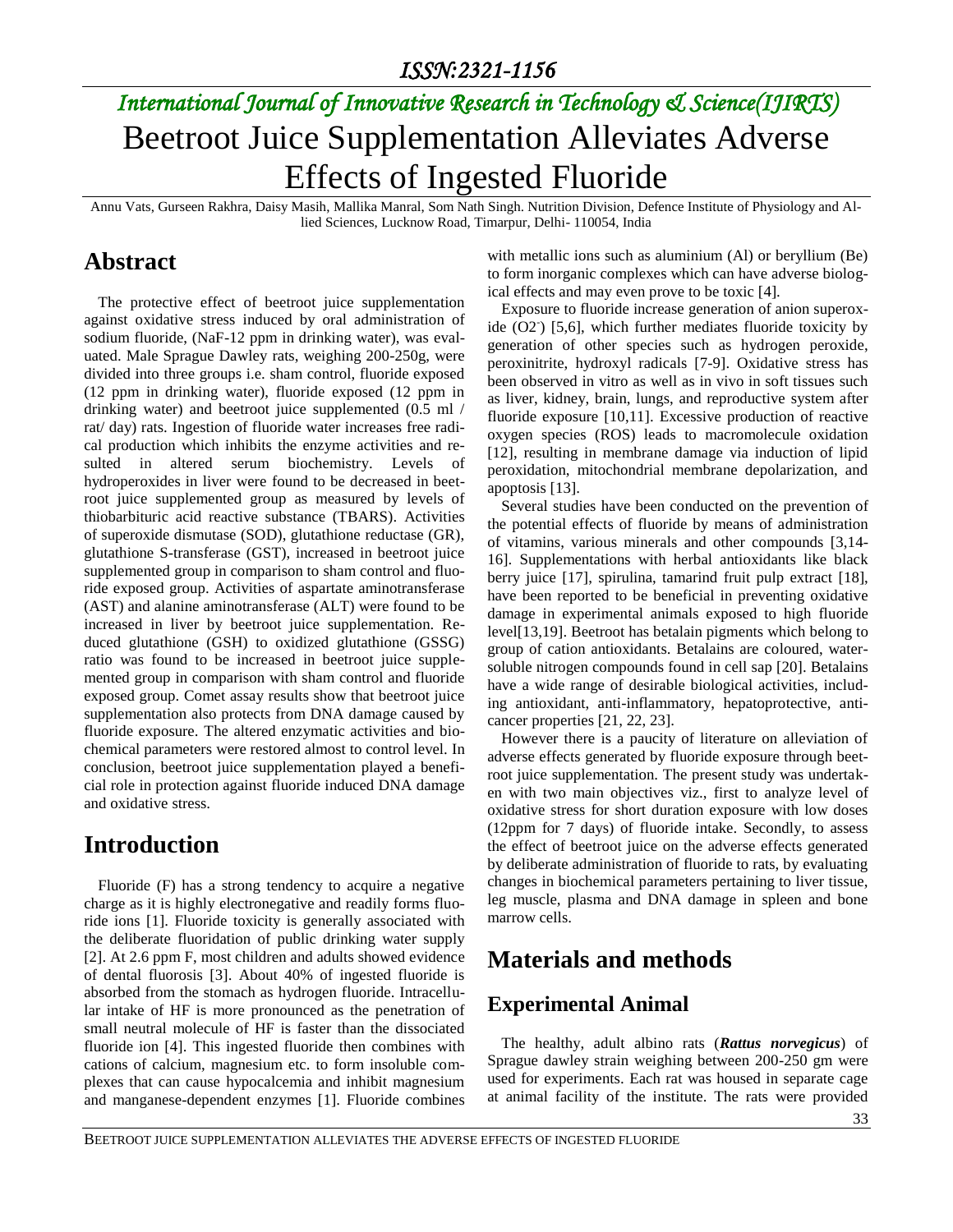# *International Journal of Innovative Research in Technology & Science(IJIRTS)*

with ad libitum feed and water. The temperature of the animal house was maintained at 22-24°C. The animals were exposed to 12h light/12h dark cycle.

### **Beetroot juice**

Beetroot juice used in this study was a product of Defence Food Research Laboratory (DFRL), Mysore.

### **Experimental Design**

The study was carried out on twelve rats divided into three groups i.e. group 1- Sham Control, group 2- fluoride exposed and group 3- fluoride exposed along with beetroot juice supplemented. The first group that served as sham control group, was administered normal drinking water (i.e. without sodium fluoride (NaF)) and 10% sucrose supplementation (0.5ml each rat) for 14 days as the sugar content of juice was found to be 10%. The second group named, fluoride exposed group was supplemented with normal drinking water (i.e. without added NaF) and 10% sucrose (0.5ml each rat) for initial seven days prior to fluoride exposure; followed by administration with fluoridated water (12ppm NaF) and 10% sucrose (0.5ml each rat) over the next seven days. The third group was given normal drinking water and beetroot juice (0.5ml each rat) for first seven days and fluoridated water (12ppm NaF) along with beetroot juice (0.5ml each rat) for next seven days. Body weight and food intake were monitored during the study period of 14 days. Fluoride exposure was made through drinking water available ad libitum while sucrose solution and beetroot juice were fed orally using feeding canula.

The research was approved by animal ethics committee of the institute as a part of project S&T-09/DIP-251.

### **Tissue collection and preparation of homogenates**

On 15th day of the aforesaid treatment, animal were fasted overnight and sacrificed under ether anesthesia. Blood samples were collected into heparinized tubes by cardiac puncture. The blood samples were centrifuged at 3000 rpm for 10 minutes for separation of plasma and cells. After cntrifugation, packed RBCs were collected from bottom of the tube and washed with 150mM KCl. For enzymatic analysis 10% (v/v) heamolysate was prepared using chilled water.

Liver and muscle tissue of all the animals was taken and washed with normal saline, and subsequently blood, fatty parts and connective tissue were removed. Afterwards, tissue homogenates (10% w/v) were prepared using 150mM potassium chloride. It was followed by centrifugation at 3000rpm for 10 minutes. The supernatant were stored in aliquots at - 80°C for further analysis.

#### **Determination of protein and oxidative stress markers**

The method described by Lowry et al. [24], and modified by Miller [25] was used to determine the protein level in plasma, liver tissue and muscle homogenates. The results were expressed as mg-protein/ml blood in plasma and mgprotein/g tissue. Lipid peroxidation was measured using TBARS [26]. The specific activities of enzymes viz. glutathione S transferase (GST) [6,27], glutathione peroxidase (GPx) [28], glutathione reductase (GR) [29], superoxide dismutase (SOD) [30], alanine aminotransferase (ALT) [31], aspartate aminotransferase (AST) [31] were also measured. The reduced glutathione (GSH) and oxidised glutathione (GSSG) were measured using method described by Hissin and Hilf, 1976 [19].

### **Comet Assay**

The single cell gel electrophoresis or comet assay was used to detect DNA damage caused by intake of fluoridated water using the method of Östling & Johansson (1984) with modifications by Singh et al. [32]. Cells embedded in agarose on a microscope slide were lysed with triton X-100 under alkaline conditions. The structures resembling comets formed due to electrophoresis at high pH were observed by fluorescence microscopy; the intensity of the comet tail relative to the head reflects the number of DNA breaks. This was followed by visual analysis with staining of DNA and calculating fluorescence to determine the extent of DNA damage [32, 33].

Interpretation of the results was done using origin 6.0 professional software. Comet assay result was analysed using comet IV software.

# **Results and discussion**

### **Body weight and food intake:**

The data revealed that body weight gain in fluoride (12ppm) water treated rats for seven days is less in comparison with sham control rats. The increase in body weight over 14 days of treatment was observed in all the three groups i.e. 52 g, 43 g, 49 g respectively as shown in table 1. Fluoride ions exert deleterious effects on some nutrient utilization on experimental animals resulting in poor growth. However, beetroot juice supplementation helps in restoring weight and thereby weight gain in beetroot juice supplemented group is more as compared to fluoride exposed rats. The food intake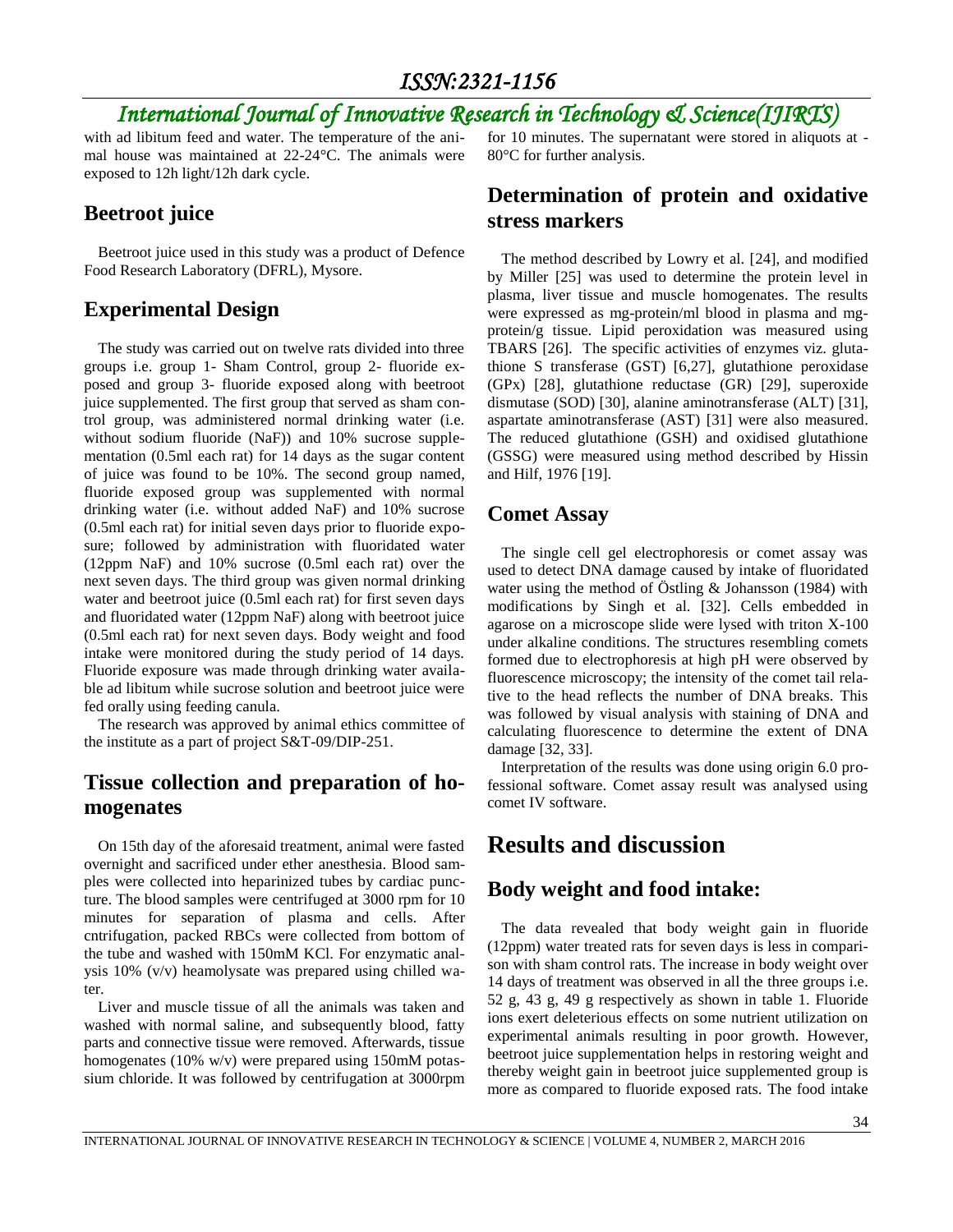# *International Journal of Innovative Research in Technology & Science(IJIRTS)*

of fluoride exposed was found to be decreased after 14 days, whereas in sham control and beeroot juice supplemented group food intake remains almost same.

**Table 1: Body weight and food intake of sham control, fluoride (12ppm) toxicity and Fluoride toxicity + Beetroot juice supplemented rats.**

| Groups              | <b>Mean Body</b><br>Weight (g) |            | Mean Food In-<br>$\mathbf{take}(\mathbf{g})$ |            |
|---------------------|--------------------------------|------------|----------------------------------------------|------------|
|                     | <b>Initial</b>                 | After      | <b>Initial</b>                               | After      |
|                     |                                | 14         |                                              | 14         |
|                     |                                | days       |                                              | days       |
| <b>Sham Con-</b>    | $196 + 16$                     | $248 + 24$ | $15.7 + 2.2$                                 | $16 + 2.1$ |
| trol Rats           |                                |            |                                              |            |
| $(n=4)$             |                                |            |                                              |            |
| <b>Fluoride ex-</b> | $207 + 11$                     | $250+26$   | $17.2 + 2.8$                                 | $13+1.6$   |
| posed Rats          |                                |            |                                              |            |
| $(n=4)$             |                                |            |                                              |            |
| <b>Fluoride ex-</b> | $187+$                         | $236+19$   | $14.7 + 1.7$                                 | $14 + 1.0$ |
| $posed + Beet$      | 23                             |            |                                              |            |
| <b>Root Juice</b>   |                                |            |                                              |            |
| supplemented        |                                |            |                                              |            |
| Rats $(n=4)$        |                                |            |                                              |            |

#### **Oxidative stress markers - Enzyme activity and biochemistry:**

As reported in previous studies, there is decrease in the activity of antioxidant enzymes like superoxide dismutase, glutathione reductase while some other enzymes like glutathione peroxidase, glutathione S transferase show increased activities after long term exposure with high dose (50- 200ppm) of sodium fluoride [5,32]. However in the present study, activities of antioxidant enzymes were found to be increased in fluoride exposed group as compared to sham control group. This increase in the enzyme activity may be a protective response due to short term fluoride exposure (low dose-12ppm).

The activity of superoxide dismutase increased in fluoride exposed group  $(6.8 \pm 0.6 \text{ U/ml})$  as compared to sham control group  $(6.0 \pm 2.2 \text{ U/ml})$ . Same was in case of Beetroot juice supplemented and fluoride exposed group  $(6.7 \pm 0.9 \text{ U/ml})$ as shown in Figure  $1(a)$ .

Beetroot juice supplementation significantly increases enzymatic activity of glutathione reductase in comparison with sham control and fluoride exposed group as shown in Figure 1(b).

Glutathione peroxidase activity of fluoride exposed group was higher in comparison to sham control group both in case of liver and muscle. Beetroot supplementation showed an increase in glutathione peroxidase activity of liver and a decrease in muscles. The difference in glutathione peroxidase activity of liver and muscle could be attributed to the higher metabolic activity of liver as shown in Figure 1(c).

Glutathione S transferase activity was found to be higher in fluoride exposed group as compared to sham control group in both liver and muscle tissue homogenates. In comparison with sham control group, supplementation of beetroot juice resulted in increased activity of glutathione S transferase in liver as shown in Figure 1(d). However, reverse pattern is observed in muscle.



**Figure 1. Protective effects of beetroot juice supplementation on fluoride exposed rats. (a) Activity of Superoxide Dismutase (SOD) in RBCs (U/ml). (b) Activity of Glutathione Reductase in liver and muscle tissue homogenate (µmol/mg protein, \*p<0.05 in comparison with sham control). (c) Activity of Glutathione peroxidase in liver and muscle samples (nmol/mg protein; \*p<0.05 in comparison with sham control, #p<0.01 in comparison with fluoride exposed). (d) Activity of Glutathione S Transferase in liver and muscle (nmol/mg protein; \*p<0.05 in comparison with sham control). (e) Lipid peroxidation measured by TBARS method (µmol/g wet tissue; \*P<0.05 in comparison with sham control, #p<0.01 in comparison with fluoride exposed). (f) Enzymatic activity of Alanine aminotransferase (ALT) aspartate aminotransferase (AST) in liver.**

Studies have reported that excessive production of ROS due to fluoride intake leads to macromolecule oxidation, resulting in membrane damage due to lipid peroxidation [13]. Estimation of levels of malondialdehyde (MDA) was used to estimate lipid peroxidation. In liver and muscle tissue homogenates, highest lipid peroxidation was observed in fluoride exposed group as shown in Figure 1(e) and lowest in the group that was supplemented with beetroot juice. Therefore, it can be said that beetroot supplementation shows ameliorative effect against fluoride toxicity in comparison with both sham control and fluoride toxicity groups.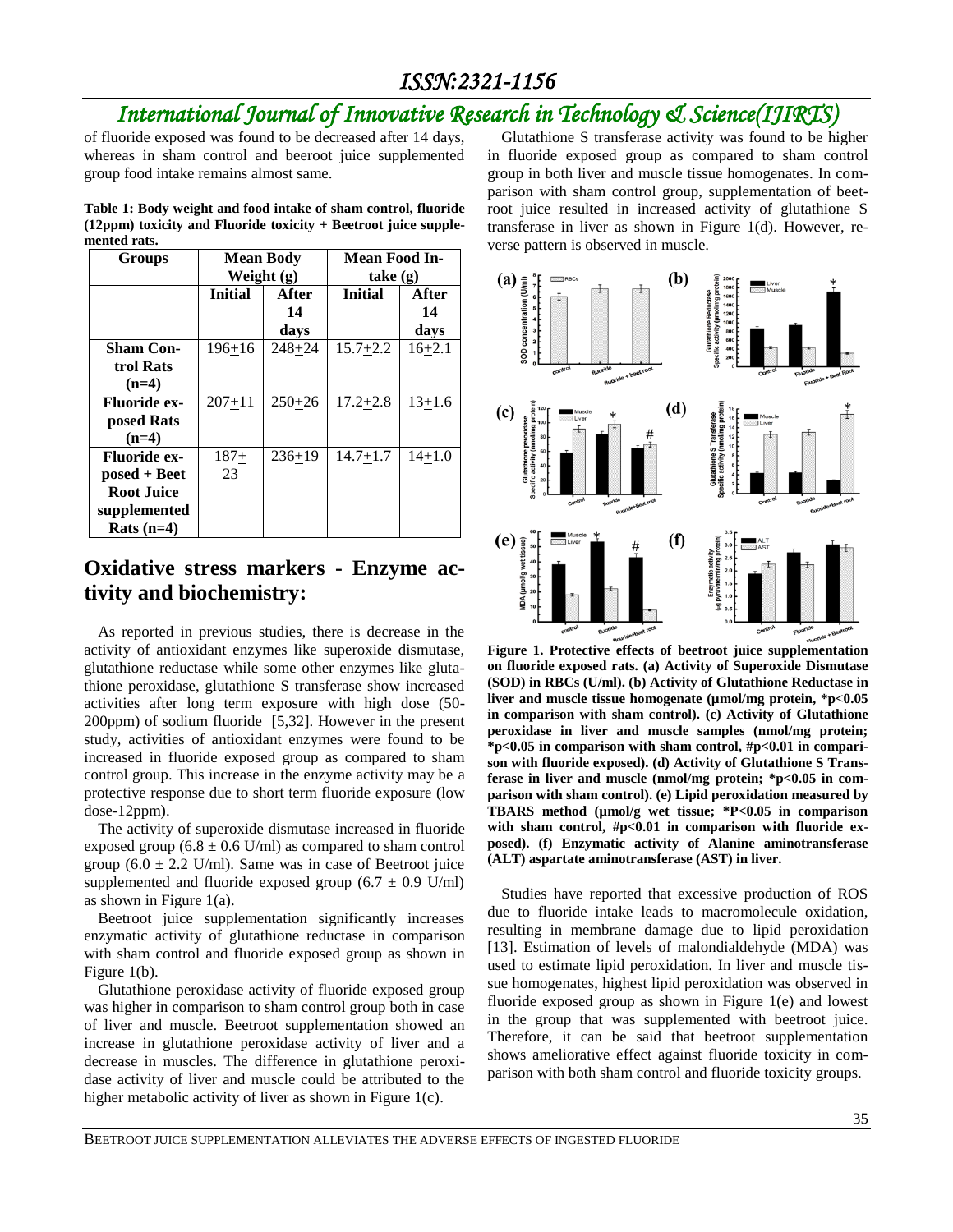# *International Journal of Innovative Research in Technology & Science(IJIRTS)*

In liver, fluoride intake resulted in increased enzymatic activity of both ALT and AST as shown in Figure 1(f). But beetroot supplemented group shows further increase in activity of these enzymes in comparison with sham control and fluoride exposed group. Hence, it infers that beetroot juice supplementation shows hepatoprotective activity by improving ALT and AST in liver.

It has been reported that fluoride can alter glutathione levels often resulting in excessive production of ROS at mitochondrial level, leading to damage of cellular components [34, 35, 36]. Glutathione levels of blood, liver and muscle have been shown in Table 2. A decrease in GSH:GSSG ratio was observed in fluoride toxicity group which shows increase in oxidative stress due to intake of fluoridated water. Moreover, beetroot supplementation was found to be effective in ameliorating the effect of fluoride exposure in blood samples as the GSH:GSSG ratio increased in the beetroot supplemented group.

**Table 2: GSH:GSSG Ratio in blood (µmol/ml), liver (µmol/g tissue wt.) and muscle (µmol/g tissue wt.) tissue homogenates.**

|                                                                  | <b>Blood</b><br>$(\mu \text{mol/ml})$ | <b>Liver</b><br>$(\mu \text{mol/g})$<br>tissue wt.) | <b>Muscle</b><br>$(\mu mol/g)$<br>tissue wt.) |
|------------------------------------------------------------------|---------------------------------------|-----------------------------------------------------|-----------------------------------------------|
| <b>Sham Con-</b><br>trol                                         | $3.98 \pm 0.87$                       | $28.4 + 8.27$                                       | $5.0 \pm 1.24$                                |
| <b>Fluoride ex-</b><br>posed                                     | $3.91 \pm 0.82$                       | $27.3 + 7.63$                                       | $4.6 \pm 1.53$                                |
| <b>Fluoride ex-</b><br>$posed + Beet-$<br>root supple-<br>mented | $4.24 \pm 1.09$                       | $29.9 + 8.52$                                       | $4.9 \pm 1.64$                                |

#### **DNA Damage:**

The comet assay, which is also referred to as the single cell gel electrophoresis assay (SCG or SCGE assay), is a rapid and quantitative technique by which visual evidence of DNA damage in eukaryotic cells can be measured. It is based on quantification of the denatured DNA fragments migrating out of the cell nucleus during electrophoresis, analysed under fluorescent microscope. The study revealed that fluoride toxicity induced DNA damage as comet tail was observed in spleen cells and bone marrow cells of fluoride treated rats. Further, beetroot supplementation exhibited an ameliorative effect against fluoride intake as no comet tail was observed in beetroot supplemented group. Figure 2(a) shows results of comet assay with bone marrow cells as sample. The spleen cell DNA damage has been shown in Figure 2(b).



**Figure 2. Evaluation of DNA damage by comet assay (a) Bone marrow cells and (b) Spleen cells.**

It was observed from the previous studies [37] that sacrificial antioxidants from diet reduce the severity and incidence of fluoride induced toxicity. Food rich in protein, vitamins, essential amino acids and minerals exhibited protection from fluoride induced oxidative stress to various organs in rats [38].

## **Conclusion**

Our results revealed that even low doses of fluoride (12ppm) ingestion for short period of time significantly decreased animal growth which may be due to decreased feed consumption. Fluoride had significant adverse effects on plasma indices in rats. However, the administration of beetroot juice to fluoride treated rats attenuates the fluoride induced dysfunctions. The administration of fluoride to rats at the dose of 12ppm for a period of 7 days led to changes in the levels of MDA and activities of SOD, GR, GST, GPx, AST and ALT. Beetroot juice supplementation was effective in ameliorating the adverse changes in MDA levels, activities of SOD, GPx, GR, GST caused by fluoride toxicity. Fluoride exposure induced DNA damage as comet tails were seen in fluoride exposed group. Beetroot juice supplementation ameliorated the effects of fluoride toxicity on DNA damage as the group that was administered with beetroot juice in association with fluoridated water did not exhibit comet tail. Hence, oral administration of beetroot juice could alleviate the adverse effect of fluoridated water. There is need for further study on human participants living in endemic areas of fluorosis to assess effect of natural antioxidants from fruits and vegetables.

# **Acknowledgments**

Support received from the Director DIPAS to carry out this work is gratefully acknowledged. AV is highly grateful to Defence Research and Development Organisation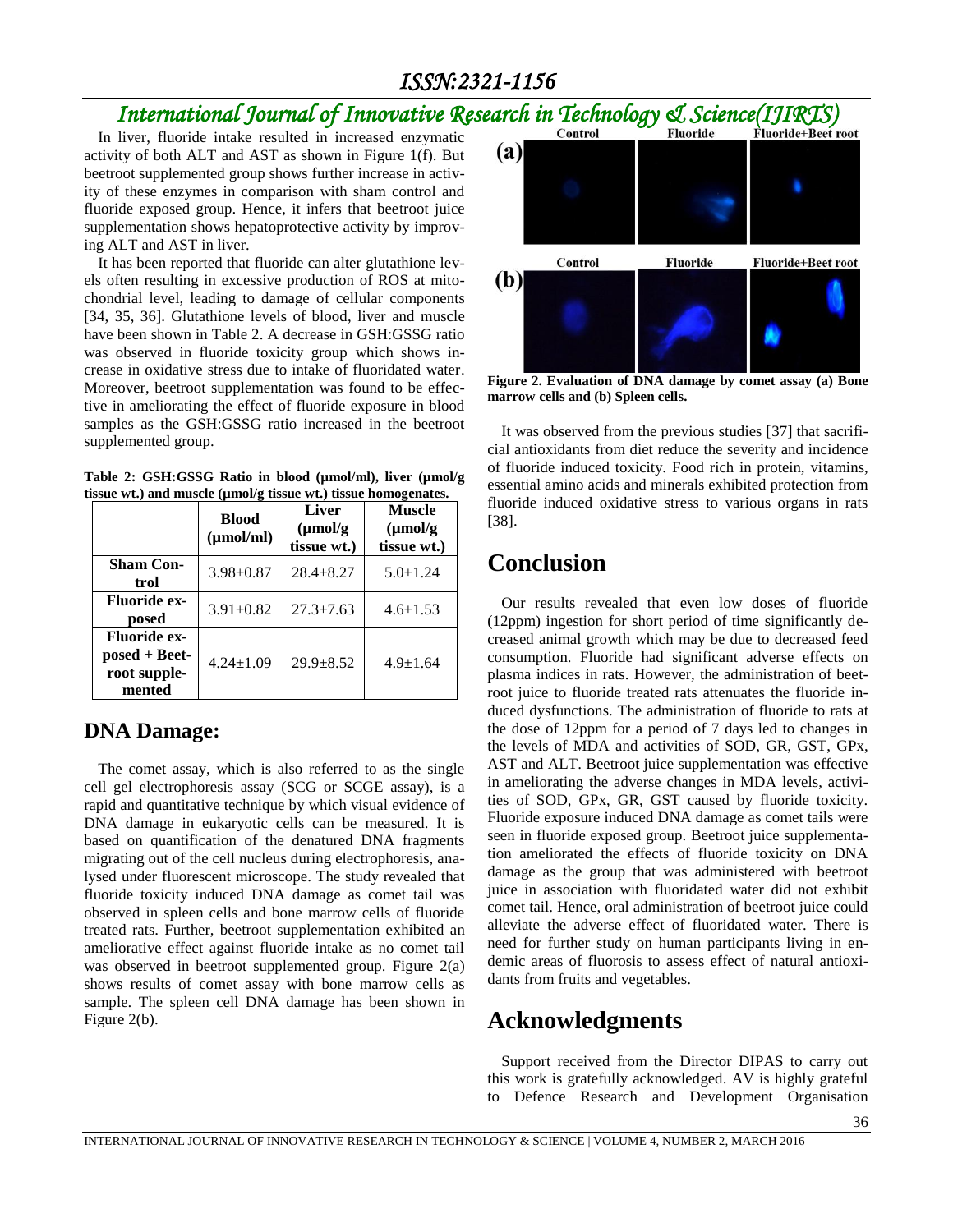# *International Journal of Innovative Research in Technology & Science(IJIRTS)*

(DRDO) for award of Junior Research Fellowship. AV was involved in designing the study, collection of samples, estimations, analysis of data and writing the research manuscript. MM was involved in performing estimations, sample collection and drafting the research manuscript. Dr Som Nath Singh was responsible in formulating the research question, interpretation of the data obtained and drafting the research manuscript.

# **References**

- [1] Whitford GM, Pashley DH, Garman RH "Effects of fluoride on structure and function of canine gastric mucosa," *Dig Dis Sci*, 1997, 42:2146-55.
- [2] Choubisa SL, "Endemic fluorosis in southern Rajasthan, India," *Fluoride*, 2001, 34:61-70.
- [3] Chinoy NJ, Memon MR, "Beneficial effects of some Vitamins and Calcium on Fluoride and Aluminium toxicity on gastrocnemius muscle and liver of male mice," *Fluoride*, 2001;34:21-33.
- [4] Bigay J, Deterre P, Pfister C, Chabre M, "Fluoride complexes of aluminium or beryllium act on Gproteins as reversibly bound analogues of the gamma phosphate of GTP," *Europ Mol Bio Org J*, 1987, 6:2907-13.
- [5] Garcia Montalvo EA, Reyes Perez H, Del Razo LM, "Fluoride exposure impairs glucose tolerance via decreased insulin expression and oxidative stress," *Toxicol*, 2009, 263:75-83.
- [6] Habig HW, Jakoby, "Assay for differentiation of Glutathione S transferase," *Methods Enzymol* 1981, 77:398-405.
- [7] Izquierdo Vega JA, Sanchez Gutierrez M, Del Razo LM, "Decreased in vitro fertility in male rats exposed to fluoride-induced oxidative stress damage and mitochondrial transmembrane potential loss," *Toxicol Appl Pharmacol*, 2008, 230:352-57.
- [8] Liu G, Chai C, Cui L, "Fluoride causing abnormally elevated serum nitric oxide levels in chicks. Environ," *Toxicol Pharmacol*, 2003, 13:199-204.
- [9] Sireli M, Bulbul A, "The effect of acute fluoride poisoning on nitric oxide and methemoglobin formation in the Guinea pig," *Turk J Vet Anim Sci*, 2004, 28:591-95.
- [10] Chawla SL, Rao MV, "Protective effect of melatonin against fluoride-induced oxidative stress in the mouse ovary," *Fluoride*, 2012, 45:125-32.
- [11] Shivarajashankara YM, Shivashankara AR, Gopalakrishna BP, Rao SH, "Oxidative stress in children with endemic skeletal fluorosis," *Fluoride*, 2001, 34:108-13.
- [12] Ravula S, Harinarayan CV, Prasad UV, Ramalakshmi T, Rupungudi A, Madrol V, "Effect of fluoride on reactive oxygen species and bone metabolism in postmenopausal women," *Fluoride*, 2012, 45:108-15.
- [13] Guney M, Oral B, Demirin H, Karahan N, Mungan T, Delibas N, "Protective effects of vitamins C and E against endometrial damage and oxidative stress in fluoride intoxication," *Clin Exp Pharmacol Physiol*, 2007, 34:467-74.
- [14] Czerny B, Put A, Mysliwiec Z, Juzyszyn Z, "The influence of quercetin on some parameters of lipid metabolism in rats chronically exposed to ammonium fluoride," *Fluoride*, 2000, 33:27-32.
- [15] Das Sarkar S, Maiti R, Ghosh D, "Management of fluoride induced testicular disorders by Calcium and Vitamin E co-administration in the albino rat," *Reprod Toxicol*, 2006, 22:606-12.
- [16] Kaushik T, Shyam R, Vats P, Suri S, Kumria, MML, et al., "Glutathione metabolism in rats exposed to high-fluoride water and effect of spirulina treatment," *Fluoride*, 2001, 34:132-38.
- [17] Hassan HA, Yousef MI, "Mitigating effects of antioxidant properties of black berry juice on sodium fluoride induced hepatotoxicity and oxidative stress in rats," *Food Chem Toxicol*, 2009, 47:2332-37.
- [18] Gupta AR, Dey S, Swarup D, Saini M, "Tamarind (Tamarindus Indica) fruit pulp supplementation prevents collagen degradation and down regulation of collagen 1 gene expression in fluoride exposed rats," *Fluoride,* 2015, 48:131-38.
- [19] Hissin P, Hilf R, "A fluorometric method for determination of oxidized and reduced glutathione in tissues," *Anal Biochem*, 1976, 74:214-26.
- [20] Gliszczynska Swiglo A, Szymusiak H, Malinowska P, "Betanin, the main pigment of red beet: Molecular origin of its exceptionally high free radical-